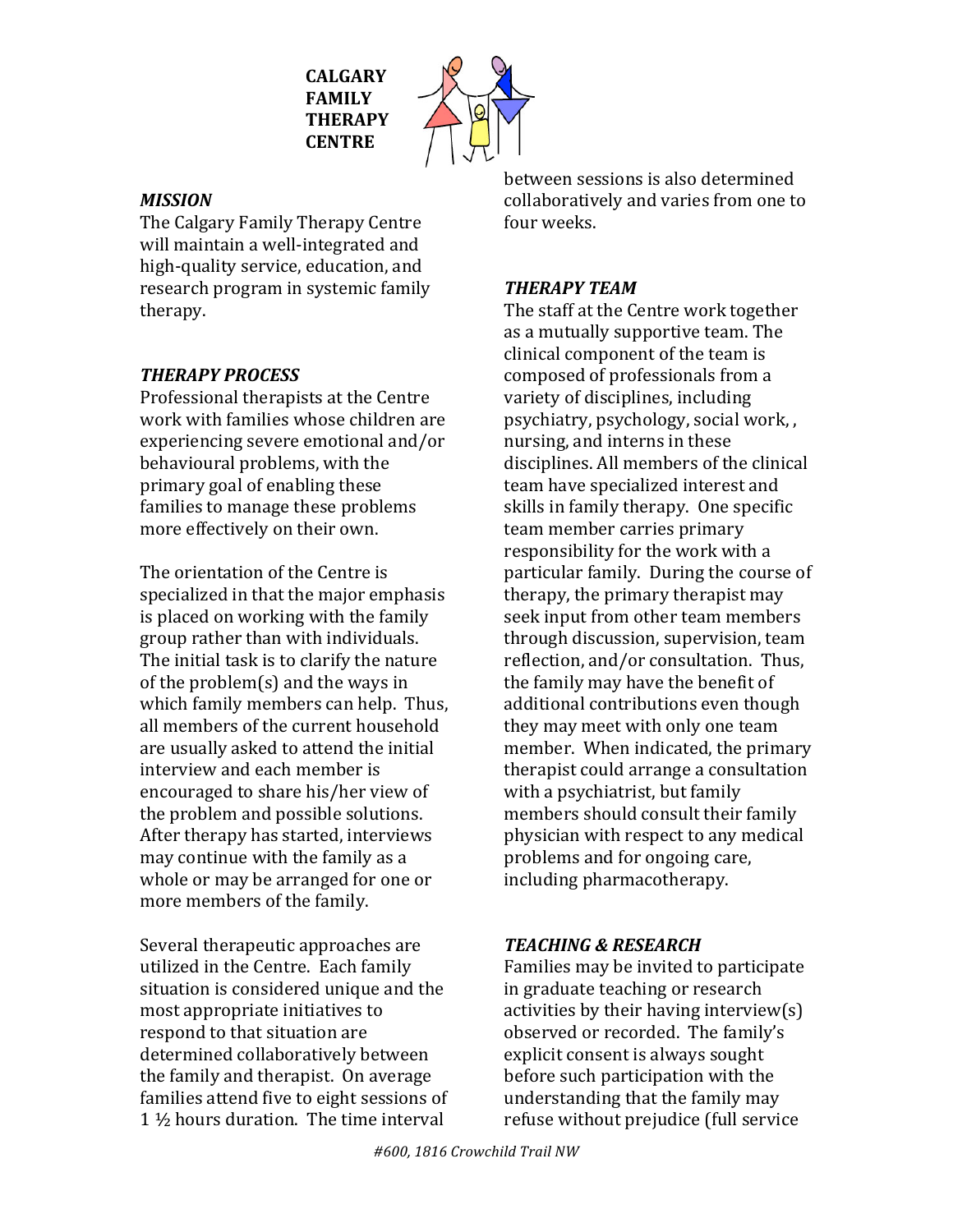

is still offered even when the family declines observation). Staff members and trainees assume the responsibility of respecting the privacy of the family and treat all information as highly confidential within the team.

#### *REFERRAL PROCEDURES*

The Centre accepts families who are experiencing serious emotional and/or behavioural problems with their children and/or adolescents, 18 years of age or younger. Any family member who has such concerns may phone the Centre directly at 403-802-1680 to refer themselves. The family may also be referred by any community agency or resource (Access Mental Health, physicians, teachers, social agencies, police, etc.) either by telephone, referral letter or by fax (403-270-7446).

#### *FEE*

There is no out-of-pocket charge to families seen at the Centre as the program is fully funded through a grant from Alberta Health Services (AHS). When psychiatrists are involved, they bill the Alberta Health Care Insurance Commission (AHCIC).

#### *HOURS*

9am - 6pm Monday through Thursday 9am – 5pm Friday

Closed Saturday, Sunday, and holidays Limited evening appointments are available from October through April on Mondays and Tuesdays but most appointments are scheduled within regular business hours. Therapists schedule their own appointments. To minimize scheduling difficulties,

families are requested to keep appointments whenever possible.

*We ask that you please provide notice two days in advance if it is essential that an appointment be cancelled or rescheduled.*

#### *LOCATION*



#### **ONE EXECUTIVE PLACE #600, 1816 CROWCHILD TRAIL NW**

The Centre is located on the  $6<sup>th</sup>$  floor of *One Executive Place* on Crowchild Trail NW.

Parking is available for \$4.00/day at McMahon Stadium on the west side of Crowchild Trail NW. To get to the east side of Crowchild Trail, take the overpass walkway and then walk one block south to our building.

The Banff Trail C-train Station is 1 block north & 1/2 block east of our building, and there is limited 2 hour street parking available on 24<sup>th</sup> Street (service road in front of strip mall).